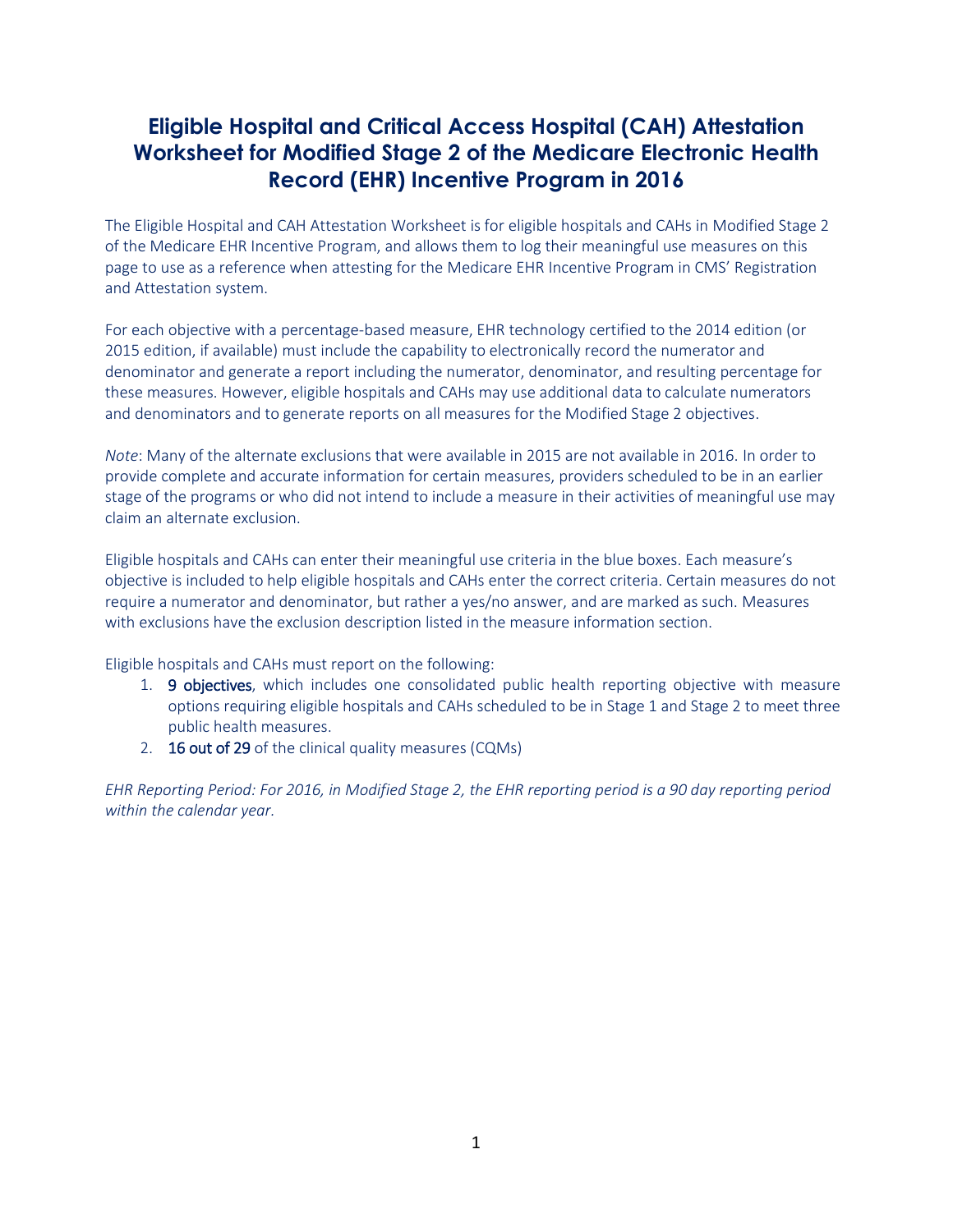## **Meaningful Use Objectives and Measures**

*Must fill out for each of the 9 objectives including 3 public health measures for eligible hospitals and CAHs previously scheduled to be in Stage 1or Stage 2 in 2016.* 

| #              | <b>Measure Information</b>                                                                                                                                                                                                                                                                                                                                                                                                                                                                                                                                                                                                                                                                                                                                                                                                                                                                                                              | <b>Measure Values</b>   |
|----------------|-----------------------------------------------------------------------------------------------------------------------------------------------------------------------------------------------------------------------------------------------------------------------------------------------------------------------------------------------------------------------------------------------------------------------------------------------------------------------------------------------------------------------------------------------------------------------------------------------------------------------------------------------------------------------------------------------------------------------------------------------------------------------------------------------------------------------------------------------------------------------------------------------------------------------------------------|-------------------------|
| $\mathbf{1}$   | Objective: Protect electronic protected health information created or maintained by the<br>CEHRT through the implementation of appropriate technical capabilities.<br>Measure: Conduct or review a security risk analysis in accordance with the requirements in<br>45 CFR 164.308(a)(1), including addressing the security (to include encryption) of ePHI<br>created or maintained by CEHRT in accordance with requirements under 45 CFR<br>$164.312(a)(2)(iv)$ and 45 CFR 164.306(d)(3), and implement security updates as<br>necessary and correct identified security deficiencies as part of the eligible hospital or<br>CAH's risk management process.<br>Note: This measure only requires a yes/no answer.                                                                                                                                                                                                                      |                         |
|                | Numerator: N/A                                                                                                                                                                                                                                                                                                                                                                                                                                                                                                                                                                                                                                                                                                                                                                                                                                                                                                                          | <b>YES</b><br><b>No</b> |
|                | Denominator: N/A                                                                                                                                                                                                                                                                                                                                                                                                                                                                                                                                                                                                                                                                                                                                                                                                                                                                                                                        |                         |
| $\overline{2}$ | Objective: Use clinical decision support to improve performance on high priority health<br>conditions.<br>Note: Eligible hospitals and CAHs must satisfy both measures in order to meet the objective.<br>Measure 1: Implement five clinical decision support interventions related to four or more<br>clinical quality measures at a relevant point in patient care for the entire EHR reporting<br>period. Absent four clinical quality measures related to an eligible hospital or CAH's scope of<br>practice or patient population, the clinical decision support interventions must be related to<br>high-priority health conditions.<br>Note: This measure only requires a yes/no answer.<br>Measure 2: The eligible hospital or CAH has enabled and implemented the functionality for<br>drug-drug and drug-allergy interaction checks for the entire EHR reporting period.<br>Note: This measure only requires a yes/no answer. |                         |
|                | Numerator Measure 1 (or Alternate Measure 1): N/A<br>Denominator Measure 1: N/A                                                                                                                                                                                                                                                                                                                                                                                                                                                                                                                                                                                                                                                                                                                                                                                                                                                         | <b>YES</b><br><b>NO</b> |
|                | Numerator Measure 2: N/A                                                                                                                                                                                                                                                                                                                                                                                                                                                                                                                                                                                                                                                                                                                                                                                                                                                                                                                | <b>YES</b><br><b>NO</b> |
|                | Denominator Measure 2: N/A                                                                                                                                                                                                                                                                                                                                                                                                                                                                                                                                                                                                                                                                                                                                                                                                                                                                                                              |                         |
| $\overline{3}$ | Objective: Use computerized provider order entry (CPOE) for medication, laboratory and<br>radiology orders directly entered by any licensed healthcare professional who can enter<br>orders into the medical record per state, local and professional guidelines.<br>Note: Eligible hospitals and CAHs must satisfy all three measures in order to meet the<br>objective.                                                                                                                                                                                                                                                                                                                                                                                                                                                                                                                                                               |                         |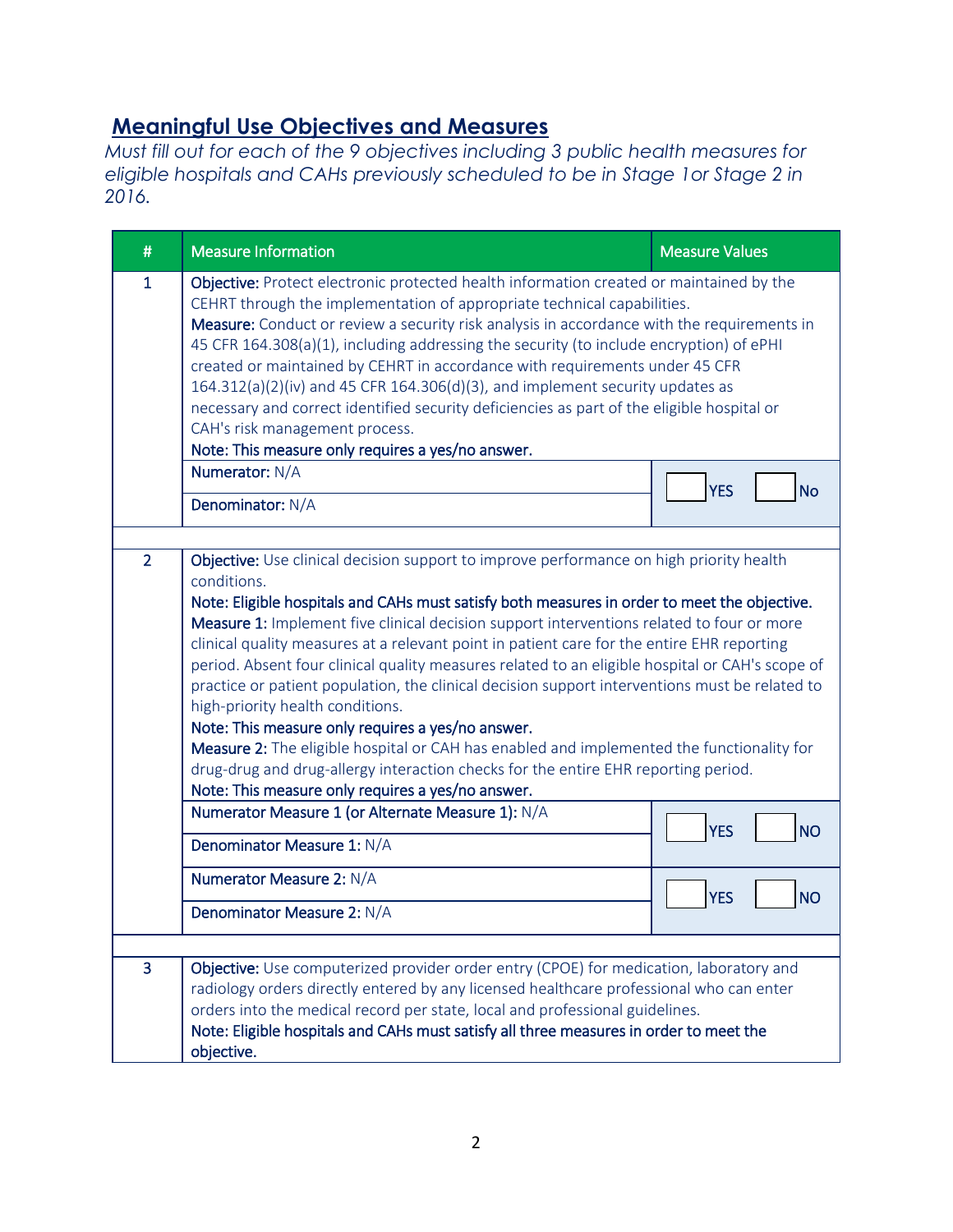| # | <b>Measure Information</b>                                                                                                                                                                                                                                                                                                                                                                                                                                                                                                                                                                                                                                                                                                                                                                                                                                                                                                                                                                                                                                                                                                                                                                                                                                                                  | <b>Measure Values</b> |  |
|---|---------------------------------------------------------------------------------------------------------------------------------------------------------------------------------------------------------------------------------------------------------------------------------------------------------------------------------------------------------------------------------------------------------------------------------------------------------------------------------------------------------------------------------------------------------------------------------------------------------------------------------------------------------------------------------------------------------------------------------------------------------------------------------------------------------------------------------------------------------------------------------------------------------------------------------------------------------------------------------------------------------------------------------------------------------------------------------------------------------------------------------------------------------------------------------------------------------------------------------------------------------------------------------------------|-----------------------|--|
|   | Measure 1: More than 60 percent of medication orders created by authorized providers of<br>the eligible hospital's or CAH's inpatient or emergency department (POS 21 or 23) during the<br>EHR reporting period are recorded using computerized provider order entry.<br>Measure 2: More than 30 percent of laboratory orders created by authorized providers of<br>the eligible hospital's or CAH's inpatient or emergency department (POS 21 or 23) during the<br>EHR reporting period are recorded using computerized provider order entry.<br>Alternate Exclusion Measure 2: Eligible hospitals and CAHs scheduled to be in Stage 1 in 2016<br>may claim an exclusion for measure 2 (laboratory orders) of the Stage 2 CPOE objective for<br>an EHR reporting period in 2016.<br>Measure 3: More than 30 percent of radiology orders created by authorized providers of the<br>eligible hospital's or CAH's inpatient or emergency department (POS 21 or 23) during the<br>EHR reporting period are recorded using computerized provider order entry.<br>Alternate Exclusion Measure 3: Eligible hospitals and CAHs scheduled to be in Stage 1 in 2016<br>may claim an exclusion for measure 3 (radiology orders) of the Stage 2 CPOE objective for an<br>EHR reporting period in 2016. |                       |  |
|   | Does the alternative exclusion for Measure 2 apply to you?                                                                                                                                                                                                                                                                                                                                                                                                                                                                                                                                                                                                                                                                                                                                                                                                                                                                                                                                                                                                                                                                                                                                                                                                                                  | No<br>Yes             |  |
|   | Does the alternative exclusion for Measure 3 apply to you?                                                                                                                                                                                                                                                                                                                                                                                                                                                                                                                                                                                                                                                                                                                                                                                                                                                                                                                                                                                                                                                                                                                                                                                                                                  | No C<br>Yes           |  |
|   | Numerator 1 (Medication): Number of orders in the denominator<br>recorded using CPOE.                                                                                                                                                                                                                                                                                                                                                                                                                                                                                                                                                                                                                                                                                                                                                                                                                                                                                                                                                                                                                                                                                                                                                                                                       |                       |  |
|   | Denominator 1 (Medication): Number of medication orders<br>created by authorized providers in the eligible hospital's or CAH's<br>inpatient or emergency department (POS 21 or 23) during the<br>EHR reporting period.                                                                                                                                                                                                                                                                                                                                                                                                                                                                                                                                                                                                                                                                                                                                                                                                                                                                                                                                                                                                                                                                      |                       |  |
|   | Numerator 2 (Laboratory): Number of orders in the denominator<br>recorded using CPOE.                                                                                                                                                                                                                                                                                                                                                                                                                                                                                                                                                                                                                                                                                                                                                                                                                                                                                                                                                                                                                                                                                                                                                                                                       |                       |  |
|   | Denominator 2 (Laboratory): Number of laboratory orders<br>created by authorized providers in the eligible hospital's or CAH's<br>inpatient or emergency department (POS 21 or 23) during the<br>EHR reporting period.                                                                                                                                                                                                                                                                                                                                                                                                                                                                                                                                                                                                                                                                                                                                                                                                                                                                                                                                                                                                                                                                      |                       |  |
|   | Numerator 3 (Radiology): Number of orders in the denominator<br>recorded using CPOE.                                                                                                                                                                                                                                                                                                                                                                                                                                                                                                                                                                                                                                                                                                                                                                                                                                                                                                                                                                                                                                                                                                                                                                                                        |                       |  |
|   | Denominator 3 (Radiology): Number of radiology orders created<br>by authorized providers in the eligible hospital's or CAH's<br>inpatient or emergency department (POS 21 or 23) during the<br>EHR reporting period.                                                                                                                                                                                                                                                                                                                                                                                                                                                                                                                                                                                                                                                                                                                                                                                                                                                                                                                                                                                                                                                                        |                       |  |
|   |                                                                                                                                                                                                                                                                                                                                                                                                                                                                                                                                                                                                                                                                                                                                                                                                                                                                                                                                                                                                                                                                                                                                                                                                                                                                                             |                       |  |
| 4 | Objective: Generate and transmit permissible discharge prescriptions electronically (eRx).<br>Measure: More than 10 percent of hospital discharge medication orders for permissible<br>prescriptions (for new and changed prescriptions) are queried for a drug formulary and<br>transmitted electronically using CEHRT.<br>Exclusion: Any eligible hospital or CAH that does not have an internal pharmacy that can<br>accept electronic prescriptions and is not located within 10 miles of any pharmacy that<br>accepts electronic prescriptions at the start of their EHR reporting period.                                                                                                                                                                                                                                                                                                                                                                                                                                                                                                                                                                                                                                                                                             |                       |  |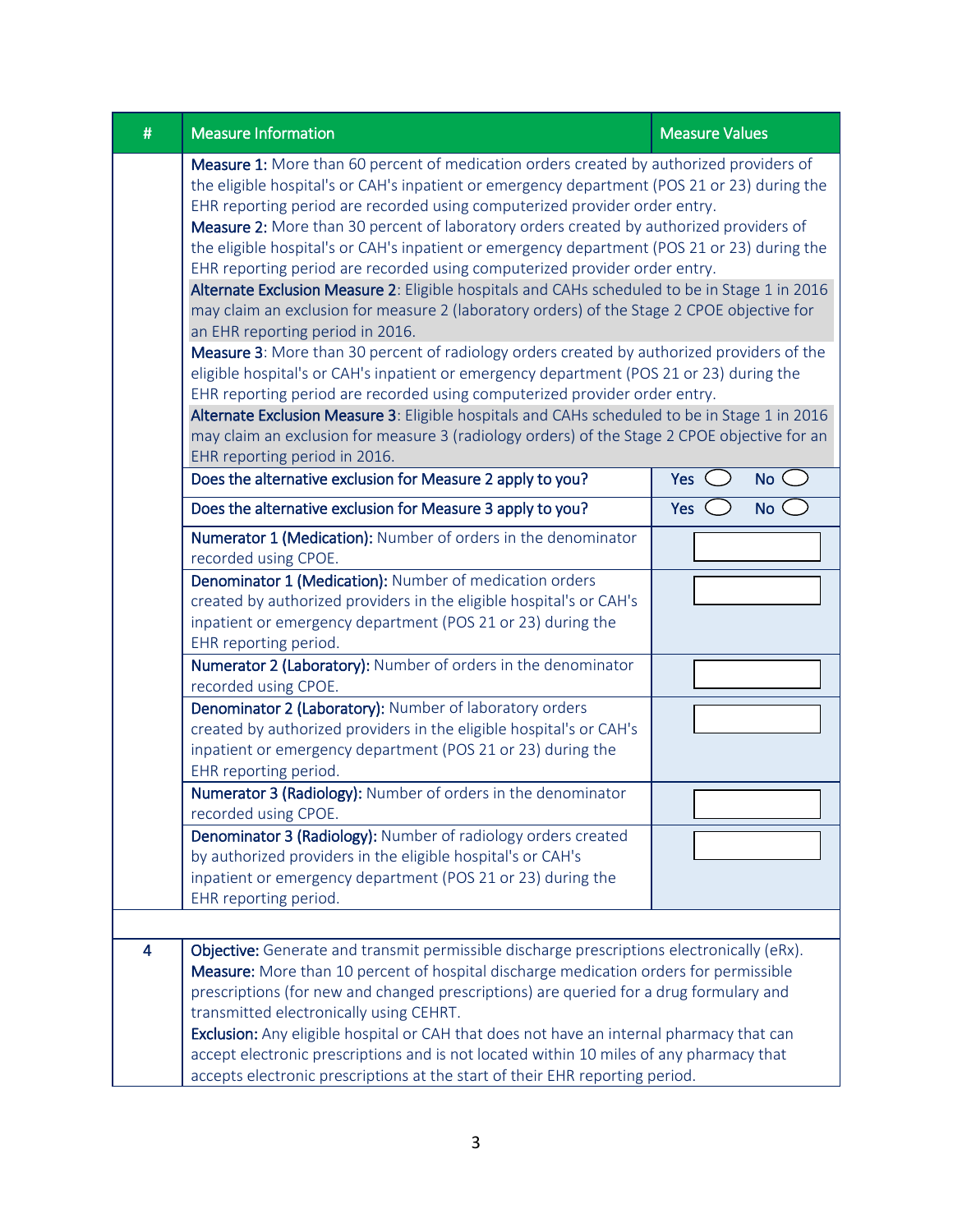| # | <b>Measure Information</b>                                                                                                                                                                                                                                                                                                                                                                                                                                                                                                                                                                  | <b>Measure Values</b> |
|---|---------------------------------------------------------------------------------------------------------------------------------------------------------------------------------------------------------------------------------------------------------------------------------------------------------------------------------------------------------------------------------------------------------------------------------------------------------------------------------------------------------------------------------------------------------------------------------------------|-----------------------|
|   | Alternate Exclusion: The eligible hospital or CAH may claim an exclusion for the eRx objective<br>and measure for an EHR reporting period in 2016 if they were either scheduled to<br>demonstrate Stage 1 in 2016, or if they are scheduled to demonstrate Stage 2 but did not<br>intend to select the Stage 2 eRx objective for an EHR reporting period in 2016.                                                                                                                                                                                                                           |                       |
|   | Does the exclusion apply to you?                                                                                                                                                                                                                                                                                                                                                                                                                                                                                                                                                            | Yes<br>No C           |
|   | Does the alternative exclusion apply to you?                                                                                                                                                                                                                                                                                                                                                                                                                                                                                                                                                | Yes<br>No (           |
|   | Numerator: The number of prescriptions in the denominator<br>generated, queried for a drug formulary and transmitted<br>electronically.                                                                                                                                                                                                                                                                                                                                                                                                                                                     |                       |
|   | Denominator: Number of new or changed permissible<br>prescriptions written for drugs requiring a prescription in order to<br>be dispensed for patients discharged during the EHR reporting<br>period.                                                                                                                                                                                                                                                                                                                                                                                       |                       |
|   |                                                                                                                                                                                                                                                                                                                                                                                                                                                                                                                                                                                             |                       |
| 5 | Objective: The eligible hospital or CAH who transitions their patient to another setting of care<br>or provider of care or refers their patient to another provider of care provides a summary<br>care record for each transition of care or referral.<br>Measure: The eligible hospital or CAH that transitions or refers their patient to another<br>setting of care or provider of care must (1) use CEHRT to create a summary of care record;<br>and (2) electronically transmit such summary to a receiving provider for more than 10<br>percent of transitions of care and referrals. |                       |
|   | <b>Numerator:</b> The number of transitions of care and referrals in the<br>denominator where a summary of care record was created using<br>CEHRT and exchanged electronically.                                                                                                                                                                                                                                                                                                                                                                                                             |                       |
|   | Denominator: Number of transitions of care and referrals during<br>the EHR reporting period for which the eligible hospital's or CAH's<br>inpatient or emergency department (POS 21 or 23) was the<br>transferring or referring provider.                                                                                                                                                                                                                                                                                                                                                   |                       |
| 6 | Objective: Use clinically relevant information from CEHRT to identify patient-specific                                                                                                                                                                                                                                                                                                                                                                                                                                                                                                      |                       |
|   | education resources and provide those resources to the patient.<br>Measure: More than 10 percent of all unique patients admitted to the eligible hospital's or<br>CAH's inpatient or emergency department (POS 21 or 23) are provided patient-specific<br>education resources identified by CEHRT.                                                                                                                                                                                                                                                                                          |                       |
|   | Numerator: Number of patients in the denominator who are<br>subsequently provided patient-specific education resources<br>identified by CEHRT.                                                                                                                                                                                                                                                                                                                                                                                                                                              |                       |
|   | Denominator: Number of unique patients admitted to the eligible<br>hospital or CAH inpatient or emergency departments (POS 21 or<br>23) during the EHR reporting period.                                                                                                                                                                                                                                                                                                                                                                                                                    |                       |
|   |                                                                                                                                                                                                                                                                                                                                                                                                                                                                                                                                                                                             |                       |
| 7 | Objective: The eligible hospital or CAH who receives a patient from another setting of care or<br>provider of care or believes an encounter is relevant performs medication reconciliation.                                                                                                                                                                                                                                                                                                                                                                                                 |                       |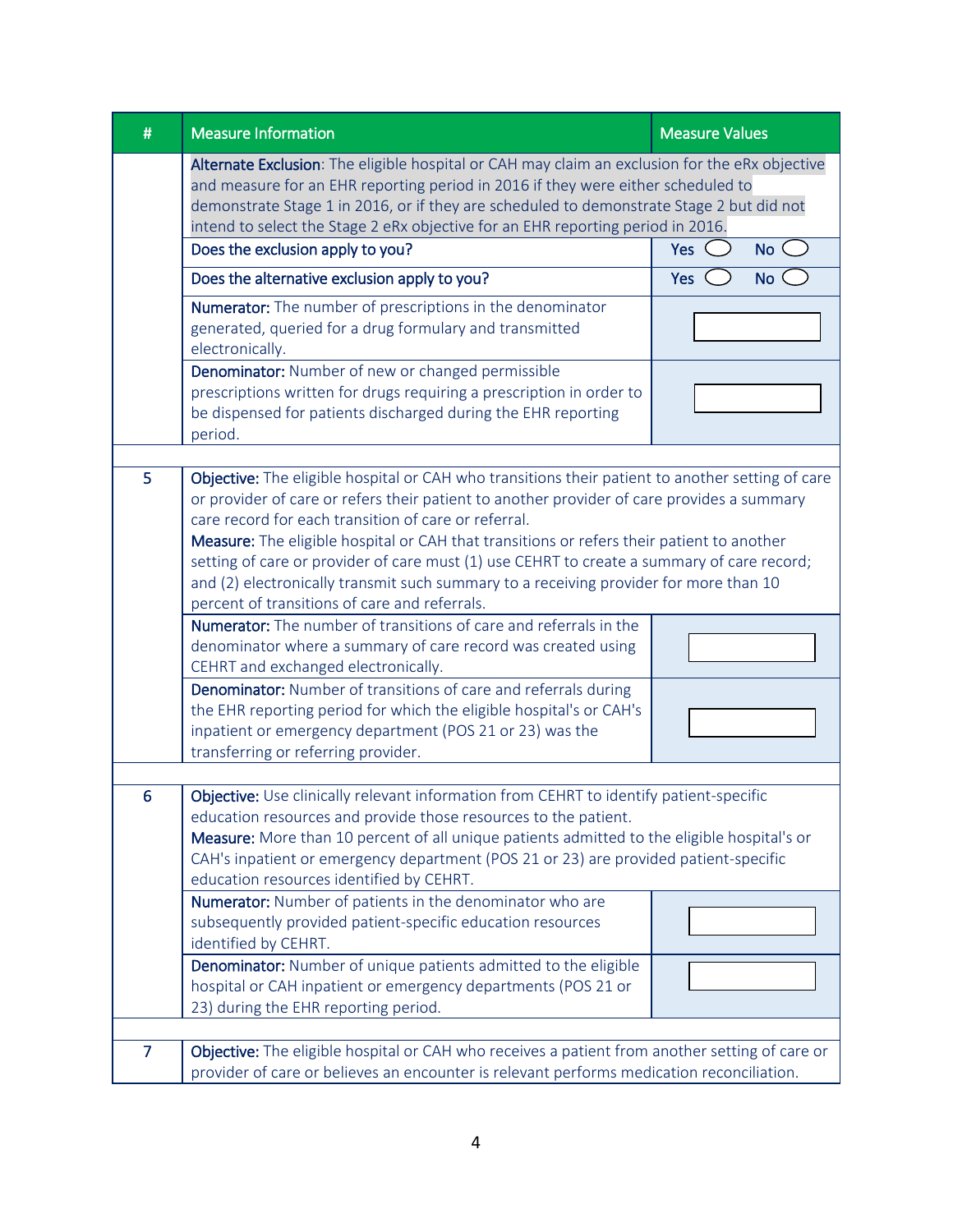| #                                                                                                                                                                                                                                                                                                                                                                                                                                                                                                                                                                                                                                                                                                                                                                                                                                                                                                                                                                            | <b>Measure Information</b>                                                                                                                                                                                                                                                                                                                                                                       | <b>Measure Values</b> |
|------------------------------------------------------------------------------------------------------------------------------------------------------------------------------------------------------------------------------------------------------------------------------------------------------------------------------------------------------------------------------------------------------------------------------------------------------------------------------------------------------------------------------------------------------------------------------------------------------------------------------------------------------------------------------------------------------------------------------------------------------------------------------------------------------------------------------------------------------------------------------------------------------------------------------------------------------------------------------|--------------------------------------------------------------------------------------------------------------------------------------------------------------------------------------------------------------------------------------------------------------------------------------------------------------------------------------------------------------------------------------------------|-----------------------|
|                                                                                                                                                                                                                                                                                                                                                                                                                                                                                                                                                                                                                                                                                                                                                                                                                                                                                                                                                                              | Measure: The eligible hospital or CAH performs medication reconciliation for more than 50<br>percent of transitions of care in which the patient is admitted to the eligible hospital's or<br>CAH's inpatient or emergency department (POS 21 or 23).                                                                                                                                            |                       |
|                                                                                                                                                                                                                                                                                                                                                                                                                                                                                                                                                                                                                                                                                                                                                                                                                                                                                                                                                                              | <b>Numerator:</b> The number of transitions of care in the denominator                                                                                                                                                                                                                                                                                                                           |                       |
|                                                                                                                                                                                                                                                                                                                                                                                                                                                                                                                                                                                                                                                                                                                                                                                                                                                                                                                                                                              | where medication reconciliation was performed.                                                                                                                                                                                                                                                                                                                                                   |                       |
|                                                                                                                                                                                                                                                                                                                                                                                                                                                                                                                                                                                                                                                                                                                                                                                                                                                                                                                                                                              | Denominator: Number of transitions of care during the EHR                                                                                                                                                                                                                                                                                                                                        |                       |
|                                                                                                                                                                                                                                                                                                                                                                                                                                                                                                                                                                                                                                                                                                                                                                                                                                                                                                                                                                              | reporting period for which the eligible hospital's or CAH's                                                                                                                                                                                                                                                                                                                                      |                       |
|                                                                                                                                                                                                                                                                                                                                                                                                                                                                                                                                                                                                                                                                                                                                                                                                                                                                                                                                                                              | inpatient or emergency department (POS 21 or 23) was the                                                                                                                                                                                                                                                                                                                                         |                       |
|                                                                                                                                                                                                                                                                                                                                                                                                                                                                                                                                                                                                                                                                                                                                                                                                                                                                                                                                                                              | receiving party of the transition.                                                                                                                                                                                                                                                                                                                                                               |                       |
|                                                                                                                                                                                                                                                                                                                                                                                                                                                                                                                                                                                                                                                                                                                                                                                                                                                                                                                                                                              |                                                                                                                                                                                                                                                                                                                                                                                                  |                       |
| Objective: Provide patients the ability to view online, download, and transmit their health<br>8<br>information within 36 hours of hospital discharge.<br>Measure 1: More than 50 percent of all unique patients who are discharged from the<br>inpatient or emergency department (POS 21 or 23) of an eligible hospital or CAH are<br>provided timely access to view online, download and transmit to a third party their health<br>information.<br>Measure 2: At least one patient seen by the EP during the EHR reporting period (or patient-<br>authorized representative) views, downloads, or transmits his or her health information to a<br>third party during the EHR reporting period.<br>Exclusion: Any eligible hospital or CAH that is located in a county that does not have 50<br>percent or more of its housing units with 4Mbps broadband availability according to the<br>latest information available from the FCC on the first day of the EHR reporting. |                                                                                                                                                                                                                                                                                                                                                                                                  |                       |
|                                                                                                                                                                                                                                                                                                                                                                                                                                                                                                                                                                                                                                                                                                                                                                                                                                                                                                                                                                              | Does the exclusion apply to you?                                                                                                                                                                                                                                                                                                                                                                 | Yes<br>No<            |
|                                                                                                                                                                                                                                                                                                                                                                                                                                                                                                                                                                                                                                                                                                                                                                                                                                                                                                                                                                              | Does the alternate exclusion for Measure 2 apply to you?                                                                                                                                                                                                                                                                                                                                         | <b>No</b><br>Yes      |
|                                                                                                                                                                                                                                                                                                                                                                                                                                                                                                                                                                                                                                                                                                                                                                                                                                                                                                                                                                              | Numerator 1: The number of patients in the denominator who<br>have access to view, download, and transmit their health<br>information within 36 hours after the information is available to<br>the eligible hospital or CAH.                                                                                                                                                                     |                       |
|                                                                                                                                                                                                                                                                                                                                                                                                                                                                                                                                                                                                                                                                                                                                                                                                                                                                                                                                                                              | Denominator 1: Number of unique patients discharged from an<br>eligible hospital's or CAH's inpatient or emergency department<br>(POS 21 or 23) during the EHR reporting period.                                                                                                                                                                                                                 |                       |
|                                                                                                                                                                                                                                                                                                                                                                                                                                                                                                                                                                                                                                                                                                                                                                                                                                                                                                                                                                              | <b>Numerator 2:</b> The number of patients (or patient-authorized<br>representative) in the denominator who view, download, or<br>transmit to a third party their health information.                                                                                                                                                                                                            |                       |
|                                                                                                                                                                                                                                                                                                                                                                                                                                                                                                                                                                                                                                                                                                                                                                                                                                                                                                                                                                              | Denominator 2: Number of unique patients discharged from the<br>inpatient or emergency department (POS 21 or 23) of the eligible<br>hospital or CAH during the EHR reporting period.                                                                                                                                                                                                             |                       |
|                                                                                                                                                                                                                                                                                                                                                                                                                                                                                                                                                                                                                                                                                                                                                                                                                                                                                                                                                                              |                                                                                                                                                                                                                                                                                                                                                                                                  |                       |
| 9                                                                                                                                                                                                                                                                                                                                                                                                                                                                                                                                                                                                                                                                                                                                                                                                                                                                                                                                                                            | Objective: The eligible hospital or CAH is in active engagement with a public health agency to<br>submit electronic public health data from CEHRT except where prohibited and in accordance<br>with applicable law and practice.<br>Measure 1: Immunization Registry Reporting: The eligible hospital or CAH is in active<br>engagement with a public health agency to submit immunization data. |                       |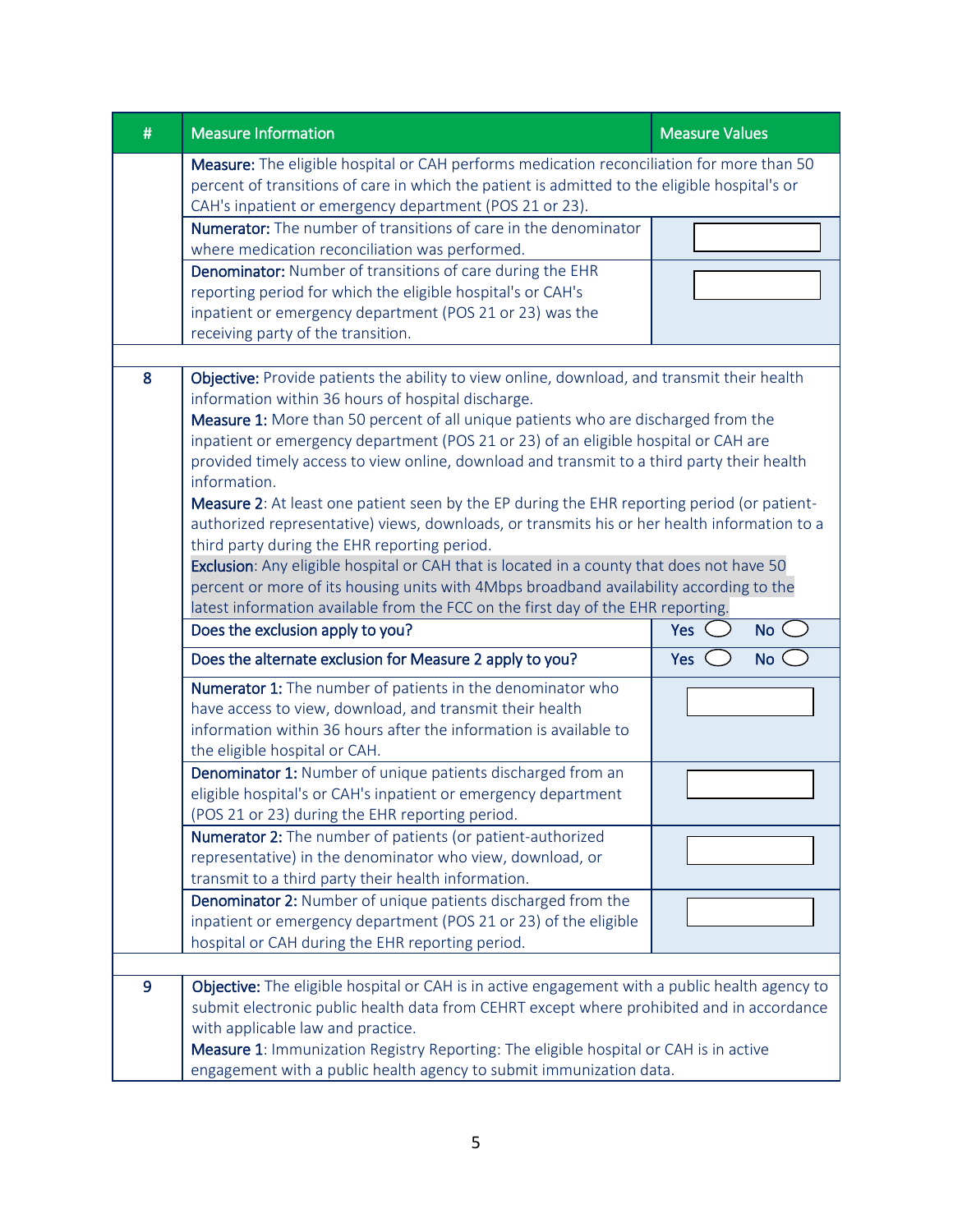| # | <b>Measure Information</b>                                                                                                                                                                                                                                                                                                                                                                     | <b>Measure Values</b> |
|---|------------------------------------------------------------------------------------------------------------------------------------------------------------------------------------------------------------------------------------------------------------------------------------------------------------------------------------------------------------------------------------------------|-----------------------|
|   | Measure 1 Exclusions: Any eligible hospital or CAH meeting one or more of the following<br>criteria may be excluded from the syndromic surveillance reporting measure if the eligible<br>hospital or CAH-<br><b>Exclusion 1 (for Measure 1):</b> Does not administer any immunizations to any of the<br>populations for which data is collected by its jurisdiction's immunization registry or |                       |
|   |                                                                                                                                                                                                                                                                                                                                                                                                |                       |
|   | immunization information system during the EHR reporting period,<br>Exclusion 2 (for Measure 1): Operates in a jurisdiction for which no immunization registry or<br>immunization information system is capable of accepting the specific standards required to                                                                                                                                |                       |
|   | meet the CEHRT definition at the start of the EHR reporting period, or<br>Exclusion 3 (for Measure 1): Operates in a jurisdiction where no immunization registry or                                                                                                                                                                                                                            |                       |
|   | immunization information system has declared readiness to receive immunization data from<br>the eligible hospital or CAH at the start of the EHR reporting period.                                                                                                                                                                                                                             |                       |
|   | Note: This measure only requires a yes/no answer.<br>Measure 2: Syndromic Surveillance Reporting: The eligible hospital or CAH is in active                                                                                                                                                                                                                                                    |                       |
|   | engagement with a public health agency to submit syndromic surveillance data.<br>Measure 2 Exclusions: Any eligible hospital or CAH meeting one or more of the following<br>criteria may be excluded from the syndromic surveillance reporting measure if the eligible                                                                                                                         |                       |
|   | hospital or CAH-<br>Exclusion 1 (for Measure 2): Does not have an emergency or urgent care department,<br>Exclusion 2 (for Measure 2): Operates in a jurisdiction for which no public health agency is<br>capable of receiving electronic syndromic surveillance data from eligible hospitals or                                                                                               |                       |
|   | CAHs in the specific standards required to meet the CEHRT definition at the start of the EHR<br>reporting period, or                                                                                                                                                                                                                                                                           |                       |
|   | Exclusion 3 (for Measure 2): Operates in a jurisdiction where no public health agency has<br>declared readiness to receive syndromic surveillance data from eligible hospitals or CAHs at<br>the start of the EHR reporting period.                                                                                                                                                            |                       |
|   | Note: This measure only requires a yes/no answer.<br>Measure 3: Specialized Registry Reporting: The eligible hospital or CAH is in active<br>engagement to submit data to a specialized registry.                                                                                                                                                                                              |                       |
|   | Measure 3 Exclusions: Any eligible hospital or CAH meeting at least one of the following<br>criteria may be excluded from the specialized registry reporting measure if the eligible<br>hospital, or CAH-                                                                                                                                                                                      |                       |
|   | Exclusion 1 (for Measure 3): Does not diagnose or treat any disease or condition associated<br>with, or collect relevant data that is required by a specialized registry in their jurisdiction<br>during the EHR reporting period,                                                                                                                                                             |                       |
|   | Exclusion 2 (for Measure 3): Operates in a jurisdiction for which no specialized registry is<br>capable of accepting electronic registry transactions in the specific standards required to<br>meet the CEHRT definition at the start of the EHR reporting period, or                                                                                                                          |                       |
|   | Exclusion 3 (for Measure 3): Operates in a jurisdiction where no specialized registry for which<br>the eligible hospital or CAH is eligible has declared readiness to receive electronic registry<br>transactions at the beginning of the EHR reporting period.                                                                                                                                |                       |
|   | Alternate Exclusion For Measure 3: Eligible hospitals/CAHs may claim an alternate<br>exclusion for measure 3 (specialized registry reporting) for an EHR reporting period in<br>2016.                                                                                                                                                                                                          |                       |
|   | Note: This measure only requires a yes/no answer.                                                                                                                                                                                                                                                                                                                                              |                       |